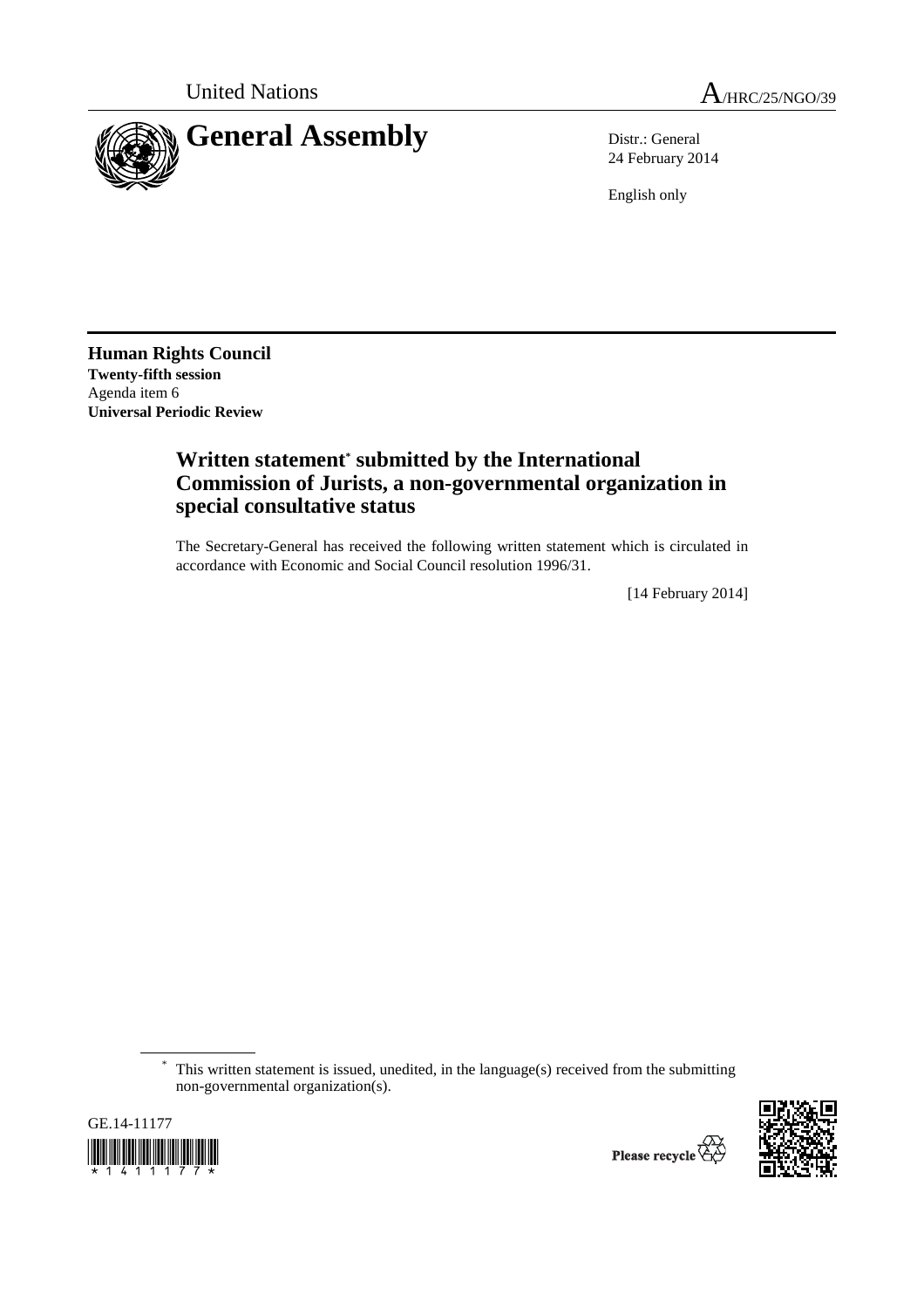## **UPR recommendations on impunity: Lack of progress in Nepal**

1 In 2012, the Government of Nepal adopted a plan to implement the recommendations made during its 2011 Universal Periodic Review (UPR).<sup>1</sup> However, it has failed to take necessary measures to implement these recommendations. In particular, the International Commission of Jurists (ICJ) is concerned about the failure to implement the recommendations for strengthening the National Human Rights Commission (NHRC), $2$  drafting of a constitution that is consistent with international legal principles, the protection of human rights,<sup>3</sup> rule of law and the right to effective remedy,<sup>4</sup> the establishment of credible transitional justice measures,<sup>5</sup> and the end of impunity.<sup>6</sup>

2 ICJ is concerned about the independence of the NHRC, as the current legislation removed guarantees contained in the 1997 law, inconsistent with UPR recommendations 106.7 and 106.8. Furthermore, on 16 September 2013, the government allowed the terms of all commissioners to lapse, leaving the commission vacant. The commissioners had drawn attention to the end of their terms months ago and had called on the government to find a solution so the country's national human rights institution would not be left without membership. The government also has failed to implement NHRC recommendations on impunity. The Commission has received 11407 complaints since its establishment in 2001, of which 4510 had been adjudicated as of July 2013. According to the NHRC report, only 14% of its recommendations have been implemented in full, 48% have been implemented partially and 38% have not been implemented at all. Most importantly, NHRC recommendations for prosecution for serious crimes remain totally unimplemented.<sup>7</sup>

3 Despite repeated orders from the courts, including the Supreme Court of Nepal, police routinely refuse to register First Information Reports (FIR) concerning conflict-era cases.<sup>8</sup> For example on 4 October 2013, the Conflict Victims Committee Bardiya attempted to file six cases of extrajudicial killing that allegedly occurred during the conflict. The District Police Office in Bardiya refused to file the cases, contending that incidents that took place during the conflict could only be considered by the Truth and Reconciliation Commission (TRC). This clearly defies the UPR recommendation in relation to effective investigation of human rights violations.

4 The Government of Nepal has not taken any measure to ensure that crimes under international law and other criminal abuses of human rights, including enforced disappearance, torture and other similar ill-treatment, including sexual violence, constitute crimes under domestic law in Nepal.

<sup>&</sup>lt;sup>1</sup> The recommendations are contained in Human Rights Council, *Report of the Working Group on the Universal* Periodic Review Nepal, A/HRC/17/5, 8 March 2011.

 $2$  Recommendations 106.7 and 106.8

<sup>3</sup> Recommendations 106.26, 106.35, 107.5, 107.10, 107.15.

<sup>4</sup> Recommendations 106.3, 106.7, 106.25, 106.38, 107.2, 107.17, 107.24, 108.1, 108.12, 108.15, 108.17, 108.18, 108.19, 108.22, 108.23, 108.26, 108.29.

<sup>5</sup> Recommendations 106.33, 106.34, 106.35, 106.36, 107.25, 108.30.

<sup>6</sup> Recommendations 107.2, 108.24, 108.25.

 $<sup>7</sup>$  See 13 years of NHRC, the status of the implementation of the NHRC recommendation,</sup>

http://www.nhrcnepal.org/nhrc\_new/doc/newsletter/13\_years\_report.pdf 8

Recommendations 106.37, 107.24, 108.18 and 108.30. Article 116 of the Interim Constitution states that any order issued by the Supreme Court in the course of the hearing of a case shall be binding on the Government of Nepal and all its offices and courts. The Supreme Court's *State Cases Act of Nepal* obliges the Nepal Police to register FIRs immediately if officials receive these petitions either orally or in writing. The failure of the police to register the FIRs, in addition to undermining the independence of the judiciary and administration of justice, results in the failure of Nepal to discharge its obligations to engage the criminal responsibility of persons responsible for serious human rights violations. When FIRs are registered, the police still typically fail to carry out their duty to investigate.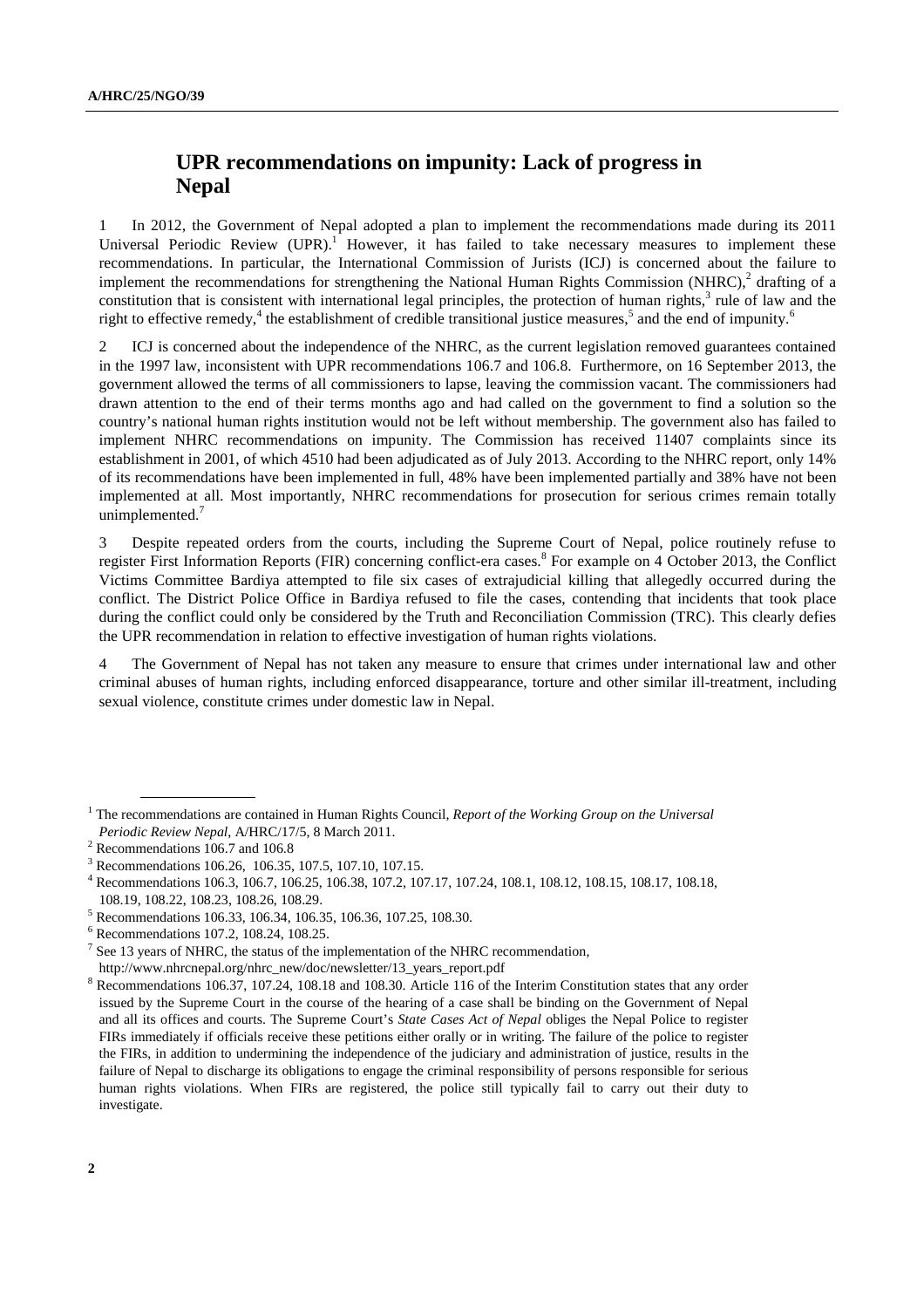5 Of similar concern is the exclusion of victims of torture and other ill-treatment, including sexual violence, from the definition of "conflict victim". This deprives victims such as Dhaniram Chaudhari and Bhagiram Chaudhari from the forms of victim support they should receive.<sup>9</sup>

6 Nepal has been unwilling establish a credible transitional justice process as required by the UPR recommendations.10 On 14 March, the President of Nepal approved an Ordinance to establish a "Commission on Investigation of Disappeared Persons, Truth and Reconciliation 2069 (2013)." Victims and civil society organizations, with the assistance of ICJ lawyers, subsequently filed two separate writs on 24 March 2013, challenging the constitutionality of the Ordinance, and its consistency with international law, before the Supreme Court. On 2 January 2014, the Supreme Court declared the Ordinance on TRC void on the ground of its inconsistency with the Interim Constitution and international law. It issued a Mandamus to the State of Nepal ordering the following:

- To form two separate transitional justice commissions: a "Truth and Reconciliation Commission" and a "Commission of Inquiry on Enforced Disappeared Persons;"<sup>11</sup>
- To criminalize enforced disappearances and other serious crimes;
- To ensure that there is no amnesty provision for serious crimes in the formation of the two separate commissions, among the various provisions;
- To repeal the 35-day statute of limitations for prosecution;
- To ensure that legal arrangements for the Commissions fully comply with international standards, including in particular a vetting process to guarantee the impartiality of the commission members and to ensure that only individuals who were not involved in the conflict and who do not have any record of human rights violations will be selected;
- To amend or reform the Ordinance or draft new legislation with the assistance of an expert team (consisting of conflict experts, organizations representing victims' interests, human rights law experts and interested stakeholders), in order to prescribe standards and procedures in relation to amnesty;
- To arrange for the necessary legal and institutional measures for effective victim and witness protection mechanisms; and
- To make any other necessary legal, administrative, institutional or other required arrangements for a reparations program.

7 On 27 January 2014 the Government reintroduced the Ordinance, with no amendments, in the meeting of the Legislative-Parliament. This directly contravened the Supreme Court orders and UPR recommendation. This also further demonstrates the failure of executive authorities to respect and implement judicial decisions.<sup>12</sup>

8 The failure of Nepal to move forward with implementation of the UPR Recommendations is evidence of an abnegation of the rule of law, accountability, and the rights of victims in Nepal. Without immediate measures, Nepal, at its 2015 Universal Periodic Review, will be unable to demonstrate any substantial progress on the recommendations from its 2011 review. To end Nepal's failures to respect and ensure the rule of law, accountability and the rights of victims, and to avoid a serious setback for Nepal's standing at the Council, the ICJ calls on Nepal urgently:

> a to ensure the immediate launch and speedy progress of effective and impartial investigations into all allegations of extrajudicial killing by the security

<sup>9</sup> See ongoing case in the Supreme Court, *Dhaniram Chaudhari v Government of Nepal*, Chaudhari is from the Bardiya District and is not currently receiving any form of government help or assistance due to the limited nature

of the guidelines for the victims of torture in conflict and the definition of torture. 10 Recommendations 106.34, 106.35, 106.36 , 106.37 and 106.38.

<sup>&</sup>lt;sup>11</sup> Recommendations 106.33, 106.34 and 107.25.

<sup>&</sup>lt;sup>12</sup> Recommendation 106.38.